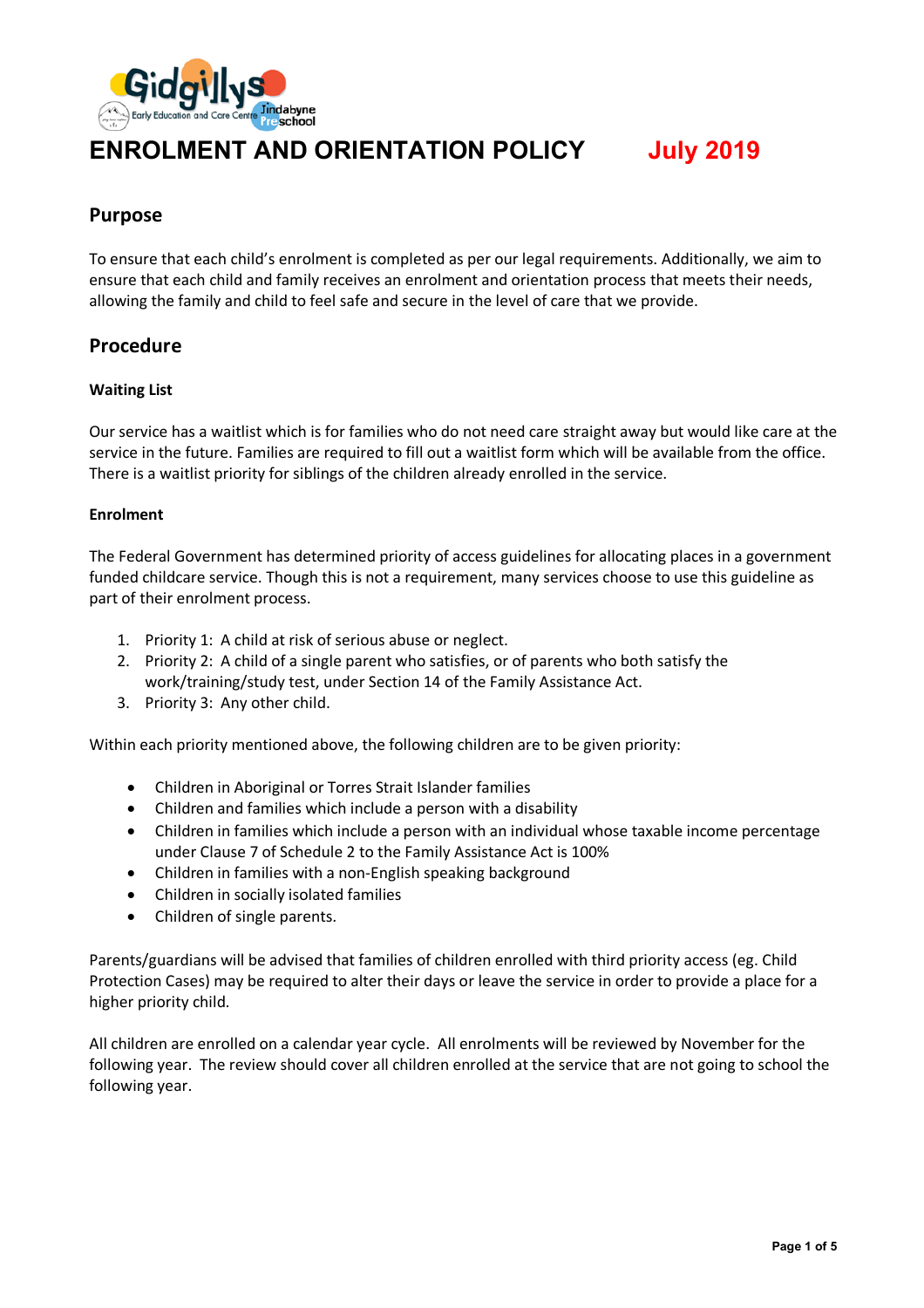

#### **Enrolment Form**

Each family is required to provide the service with a completed enrolment form and accompanying documents (eg. immunisation history statement) to complete enrolment. Where enrolling families are not fluent in English the enrolment meeting will, wherever possible be conducted in the family's primary language. At enrolment parents are encouraged to provide any further information about their child that will support continuity of care between home and the service.

The enrolment record will include but not limited to **(National Regulation 160)**:

- Full name, date of birth and address of the child.
- Name, address and contact details of each parent of the child; any emergency contacts; any person nominated by the parent to collect the child from the service; any person authorised to consent to medical treatment or to authorise administration of medication to the child; any person authorised to give approval for an educator to take the child out of the service.
- Details of court orders, parenting orders or plans.
- Language used in the child's home.
- Cultural background of the child and child's parents.
- Any special considerations for the child (e.g. cultural, religious or dietary requirements or additional need).
- Authorisations for our service to seek medical treatment for the child from a registered medical practitioner, hospital or ambulance service, and transportation of the child by an ambulance service.
- Details of any specific health care needs of the child including any medical condition.
- Details of any allergies, dietary requirements and or anaphylaxis diagnosis.
- Any medical management plan, anaphylaxis/asthma/diabetic management or risk minimisation plan.
- Immunisation status of the child.

A Privacy Statement attached to the enrolment form which details:

- the name and contact details of the service
- the fact that enrolling parents/guardians are able to gain access to their information
- why the information is collected
- the organisations to which the information may be disclosed
- any law that requires the particular information to be collected
- the main consequences for not providing the required information.

Enrolment Forms may be updated annually or when a family's circumstances change, to ensure information is current and correct.

On acceptance of a position for a child at the service, parents must arrange for an orientation visit if they haven't already had one.

- The child will have the opportunity to explore the room in which they will be placed to get to know their surroundings and educators.
- The parents and child will be given the opportunity to ask as many questions as they like about the service's routines, policies and procedures. Parents will be asked to share any information about their child's individual needs, eg allergies, interests, etc. with the room leader.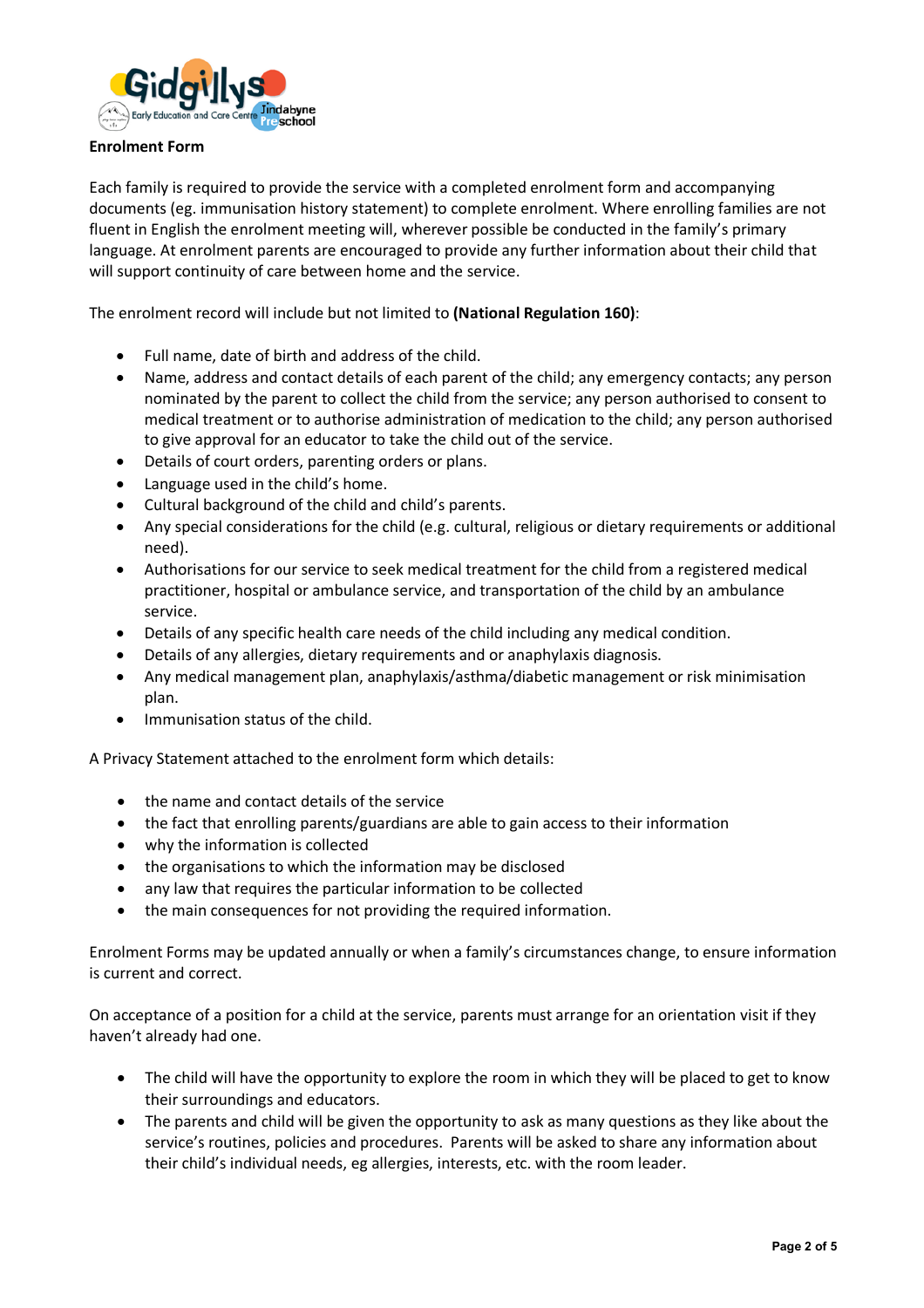

- The parent will be shown how to sign their child/ren in and out of the service each day, the location of their communication (for infants), urged to apply sunscreen to their child when they sign-in each day and invited to give suggestions for and feedback about the program.
- The Nominated Supervisor will encourage parents to ring the service when their child is attending as many times as they like to check on how they are settling in, to receive reassurance about the care their child is receiving.

#### **Parenting Order**

The National Regulations requires our service to have details of all custodial and access arrangements **(National Regulation 160(c)(d))**.

- Enrolling family members are responsible for informing the Director of custody and access arrangements on enrolment and must advise the Director immediately of any subsequent alterations to these arrangements.
- All relevant legal documentation is to be shown to the Director and a copy will be maintained in the child's enrolment record.

#### **Transition**

We believe transitioning is an important process where educators are able to get important information about the new child's needs and those of the family. This process helps to make the transition from home to care as smooth as possible with the aim to maintain continuity between home and the service, which helps the child adjust to the new setting. The family will be encouraged to remain with their child when delivering or collecting them for as long a period deemed to be necessary to ensure the child's wellbeing.

We will always consider the feelings and time constraints that families may have in regard to participating in orientation processes and aim to make the experience a positive and welcoming introduction to the service which generally goes for approximately 2 weeks.

Our service will provide options for transition to the education and care service for families which includes:

- Invite new families to visit the service with their child at times that suit the classroom, to familiarise families with the service prior to the child's attendance. Factors for consideration at arranging these times are the child's sleep needs, parents' working hours and specific individual needs of the child. Other family or friends who are nominated by the family as being authorised to collect the child may also attend on these visits.
- Provide all new families with a tour of the premises which will include introductions to educators, children and highlights of specific policies and procedures that families need to know about our service.
- Ensure each family has an opportunity to have any questions answered.
- Support family members the opportunity to stay with their child during the settling in process.
- Ensure all new families are encouraged to share information about their child and any concerns, doubts or anxieties they may have in regard to enrolling their child at the service.

#### **Termination of Enrolment**

Two (2) weeks' notice must be given by parents when they are planning on withdrawing their child from the service, or two (2) fees paid instead of notice.

Parents who are more than two (2) in arrears with their fees will be issued with a reminder statement which must be paid immediately. Parents are encouraged to negotiate payment of the fees if they are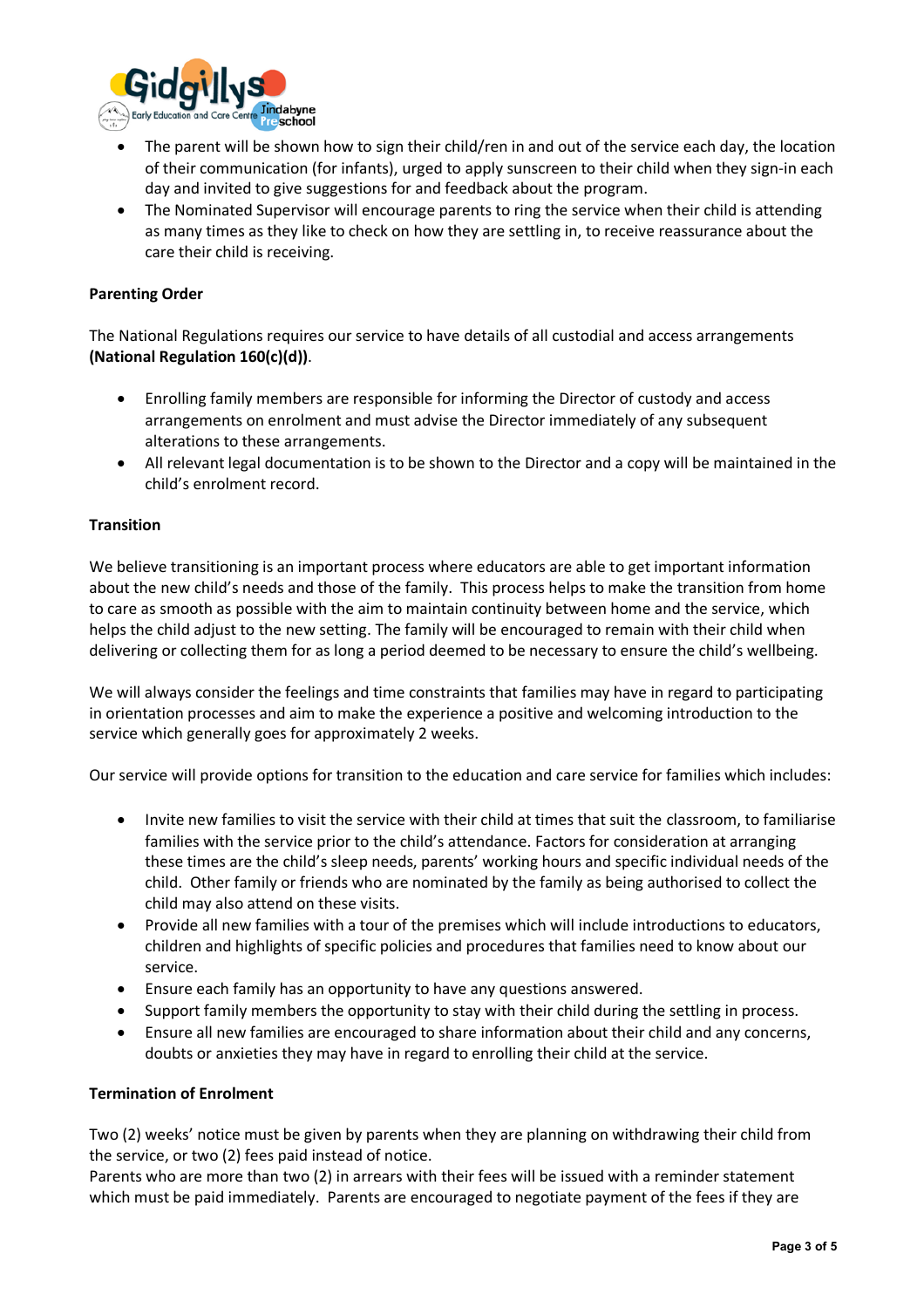

experiencing financial difficulties with the service's Director. If after negotiating payment plans, parents still fail to pay the outstanding bill, their child's place will be terminated, and legal advice sought to recover the unpaid fees. The legal fees will be added to the unpaid account.

# **Responsibilities of the Approved Provider**

- Ensure the service operates in line with the Education and Care Services National Law and Education and Care Services National Regulations with regard to the delivery and collection of children at all times **(National Regulation 99).**
- Provide opportunities (in consultation with the Nominated Supervisor and staff) for interested families to attend the service during operational hours to observe the program and become familiar with the service prior to their child commencing in the program.
- Ensure that enrolment forms comply with the requirements **(National Regulations 160-162)**.
- Ensure that enrolment records are stored in a safe and secure place and are kept for three years after the last date on which the child was educated and cared for by the service **(National Regulation 181, 183)**.
- Ensure that parents/guardians of a child attending the service can enter the service premises at any time that the child is being educated and cared for, except where this may pose a risk to the safety of children or staff, or conflict with any duty of the Approved Provider, Nominated Supervisor or staff under the Law.
- Ensure that all children enrolled at the service are up to date with their immunisations and that parents provide an AIR Immunisation History Statement to complete child enrolment.

### **Responsibilities of the Nominated Supervisor**

- Provide enrolment application forms.
- Maintain a waiting list.
- Collecting, receipting and banking enrolment fees.
- Offer places in line with this policy and the criteria for priority of access.
- Providing relevant paperwork to families' in accordance with this policy.
- Store completed enrolment application forms in a lockable file in a secure place.

# **Responsibilities of the Educators**

- Act in accordance with the obligations outlined in this policy.
- Respond to enrolment enquiries on a day-to-day basis and referring people to the person responsible for the enrolment process, as required.
- Ensure that enrolment forms are completed prior to the child's commencement at the service.
- Ensure that the parents/guardians of a child attending the service can enter the service premises at any time that the child is being educated and cared for, except where this may pose a risk to the safety of children or staff, or conflict with any duty of the Approved Provider, Nominated Supervisor or staff under the Law **(National Regulation 157)**.
- Develop strategies to assist new families to:
	- o Feel welcome into the service
	- o Become familiar with service policies and procedures;
	- o To develop and maintain a routine for saying goodbye to their child.
- Provide comfort and reassurance to children who are showing signs of distress when separating from family members.
- Share information with parents/guardians regarding their child's progress with regard to settling in to the service.